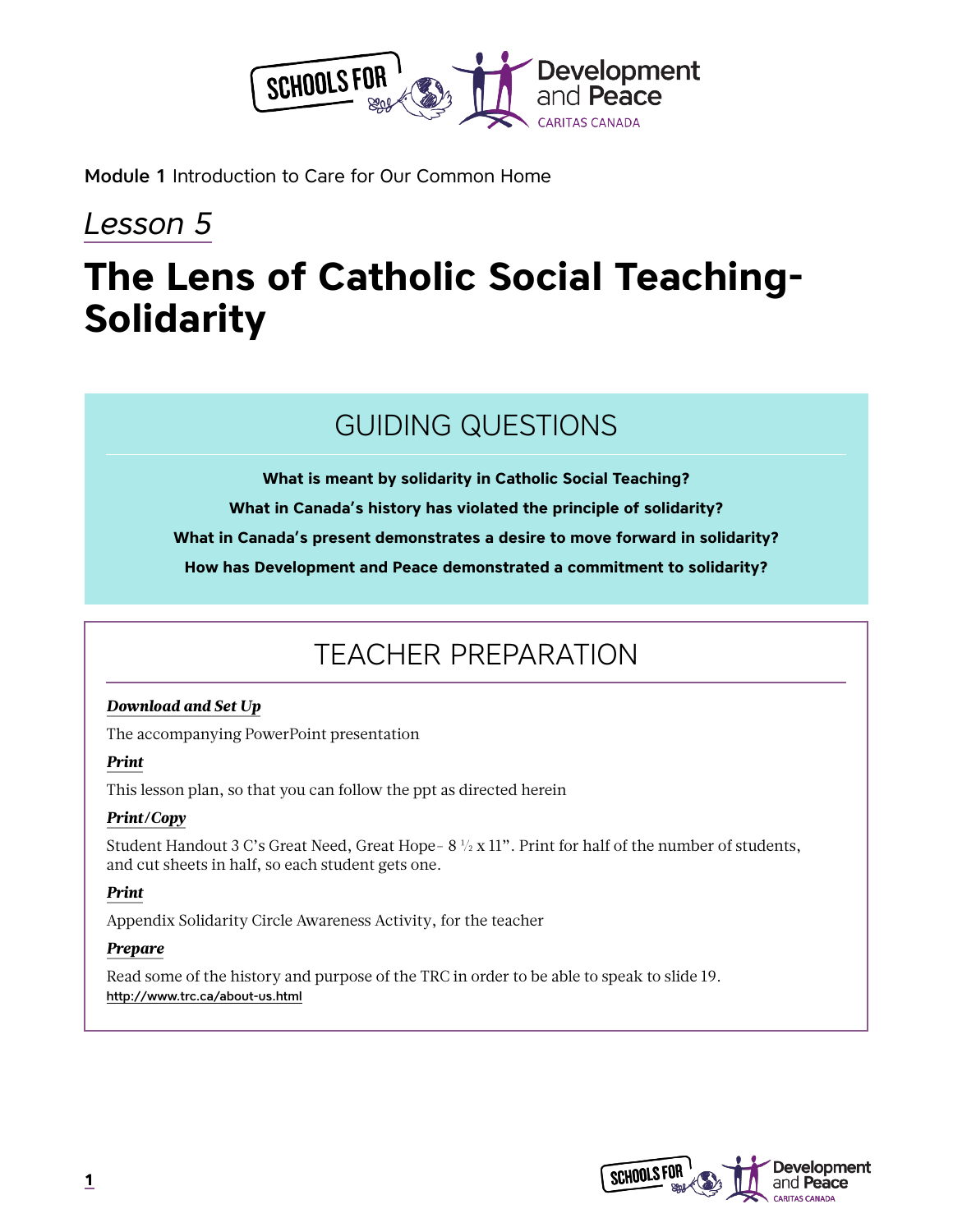## LESSON PLAN

### *IGNITE*

Use the same process to surface their thinking as in Lesson 4. Ask each question below and give them a moment to record their thinking. Pay close attention to the students and give them the time they need. These are important questions. Tell them ahead of time that you will not be asking anyone to share, but you do want them to think seriously about these questions.

- **•** Have you ever felt really down, where you needed someone to care? What was going on for you at the time? What were you feeling? What did you need?
- **•** Who appeared and, in their being present to you, made the difference?
- **•** Have you ever done this for someone else? Think of what was going on and how you stepped in. Why did you do what you did?

Invite students to think about your responses as we move through the next part of this lesson.

### *IMMERSE*

*Project Slide 1*. Ask: What does this image express? Invite students to come up with words or phrases for what this image expresses.

*Project Slide 2*. What does the word solidarity mean to you?

*Project 3 and 4*. Discuss concepts on the slide in order to deepen understanding of the meaning of solidarity. Teacher, in Slide 4, give a personal story if possible, about "walking with" in your life.

*Project Slide 5* which ends with a 5-minute video to illustrate [Solidarity by the Canadian Catholic Mission Society](https://www.youtube.com/watch?v=hD6xGAxAaro). BEFORE viewing, hand out the page *3 C's: Great Need, Great Hope*. Read the 3 C's with the students to prepare them for watching the video.

- **•** *Connect*: What did you see in the video that has a connection in your own life?
- **•** *Challenge*: What challenges do the people face? What (and whose) actions of solidarity support them in their struggles and challenges?
- **•** *Change*: What in this film challenges you to change the way you think about something, or change an attitude you hold?

After the view, ask students to respond in writing, and then to share their responses in groups of 4. A spokesperson for the group reports the main ideas to the class.

Explain that [Catholic Missions in Canada](https://cmic.info/) helps to fund the important work of missionaries in poor mission areas of Canada, and most particularly in the north.



*Project Slide 6* which gives another part of the story that helps us understand the importance of Solidarity. It is important to give students information about the history of residential schools, as this is so very important for post-colonial education, and for the students to understand why the *Truth and Reconciliation Commission* was set into motion.

There is a link on this slide that is a video project( 2:32) created to help explain the impact of *Residential Schools*: [Imagine that](https://vimeo.com/11851507). Depending on what background learning the students already have with this, the teacher can discern whether to show it or simply to reference it.

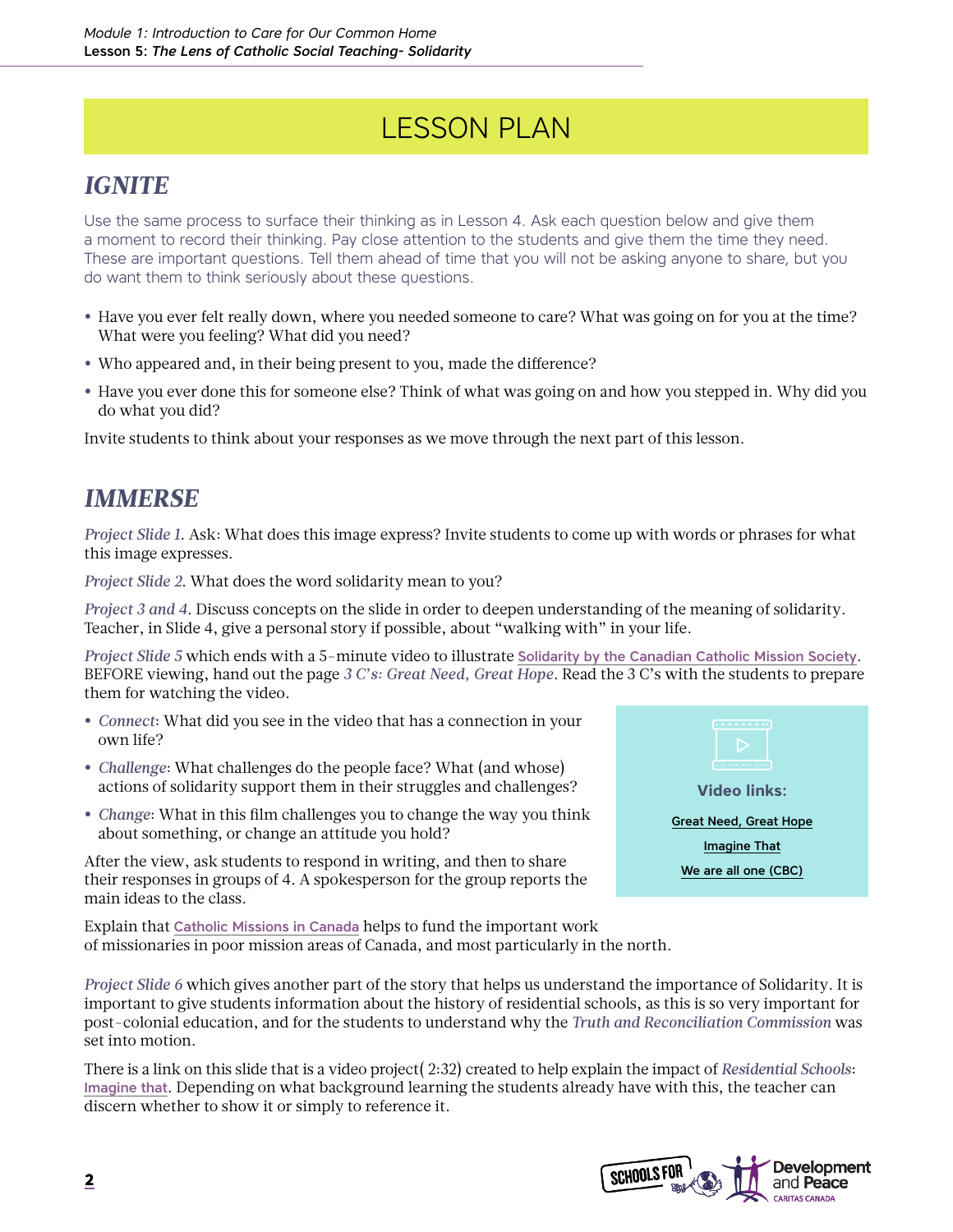*Project Slide 7* and discuss.

*Project Slide 8* and discuss the important work of the *Truth and Reconciliation Commission* for all Canadians. There is a video (4:29) embedded in this slide [We are all one](https://www.cbc.ca/2017/canadais/namwayut-we-are-all-one-truth-and-reconciliation-in-canada-1.4446684), by the CBC, which gives insight into why the call to journey together on a new path is a call to *all Canadians*. Ours is a shared history and a shared path forward.

*Project Slide 9*. This is a march of hope and commitment as the Truth and Reconciliation Commission challenges Canadians into the important work of healing, reconciliation, and a new path forward together.

### *COALESCE*

*Project Slide 10*. This is an excellent example of solidarity in the *Share the Journey Campaign of Caritas Internationalis*, which Development and Peace-Caritas Canada joined for our annual campaign in 2017-2018. As one human family, where one part of the body suffers, the whole body suffers (1 Cor. 12:26). The fact that there were 68.5 million forced migrants and refugees in 2018-2019 was a clarion call for us here in Canada to share the journey and to examine the causes of forced migration. The poster illustrates a special walk-a-thon as an action of walking in solidarity with those forced to flee and to raise funds so they might not have to. To learn more about the campaign on forced migration including animated videos, testimonials and a clip by Cardinal Tagle visit us at [www.devp.org/en/education/fall2018/materials](http://www.devp.org/en/education/fall2018/materials).

*Project Slide 11*. A 4-minute video that provides a good example of global solidarity. The video captures people across the world with a 'reaching out' gesture, part of the *Share the Journey* campaign which really took off in schools across Canada. It is best if the *teacher reads the names of the countries and schools aloud* when each image comes up. After the view, ask: *In a phrase, say something about what you felt or thought as you watched this video*?

#### *OPTIONAL*

*Group Activity Solidarity Circle*. This activity is designed to have students engage with their bodies in an experience of inequality and desire for solidarity.

*Project Slide 12 and 13* to introduce the current campaign: *For Our Common Home- A Future for the Amazon is a Future for All*. Explain that the 2018-2019 campaign *Share the Journey* invited all humanity to see themselves as part of one family in God who share the journey of our lives in love and solidarity. This year's campaign *extends that kinship* into the created world of nature: *for our common home*.

### *CREATE*

#### *Project Slide 14*

Look for a current example (from within the last two weeks) from the televised news, the written news, or another cited legitimate source, of the intersection of human dignity and solidarity being lived out. This can be a local example, a Canadian example, or an international example. Be prepared to orally share with the class a 1-minute summary that includes:

Who? What? When? Where? Explanation of how human dignity and solidarity are either violated or supported in this story. Source of information must be cited.

Please consider making a donation to support our mission at Development and Peace – working with partner organizations in the Global South who promote alternatives to unfair social, political and economic structures, and educating Canadians about the causes of poverty and mobilizing towards actions for change. For more information www.devp.org

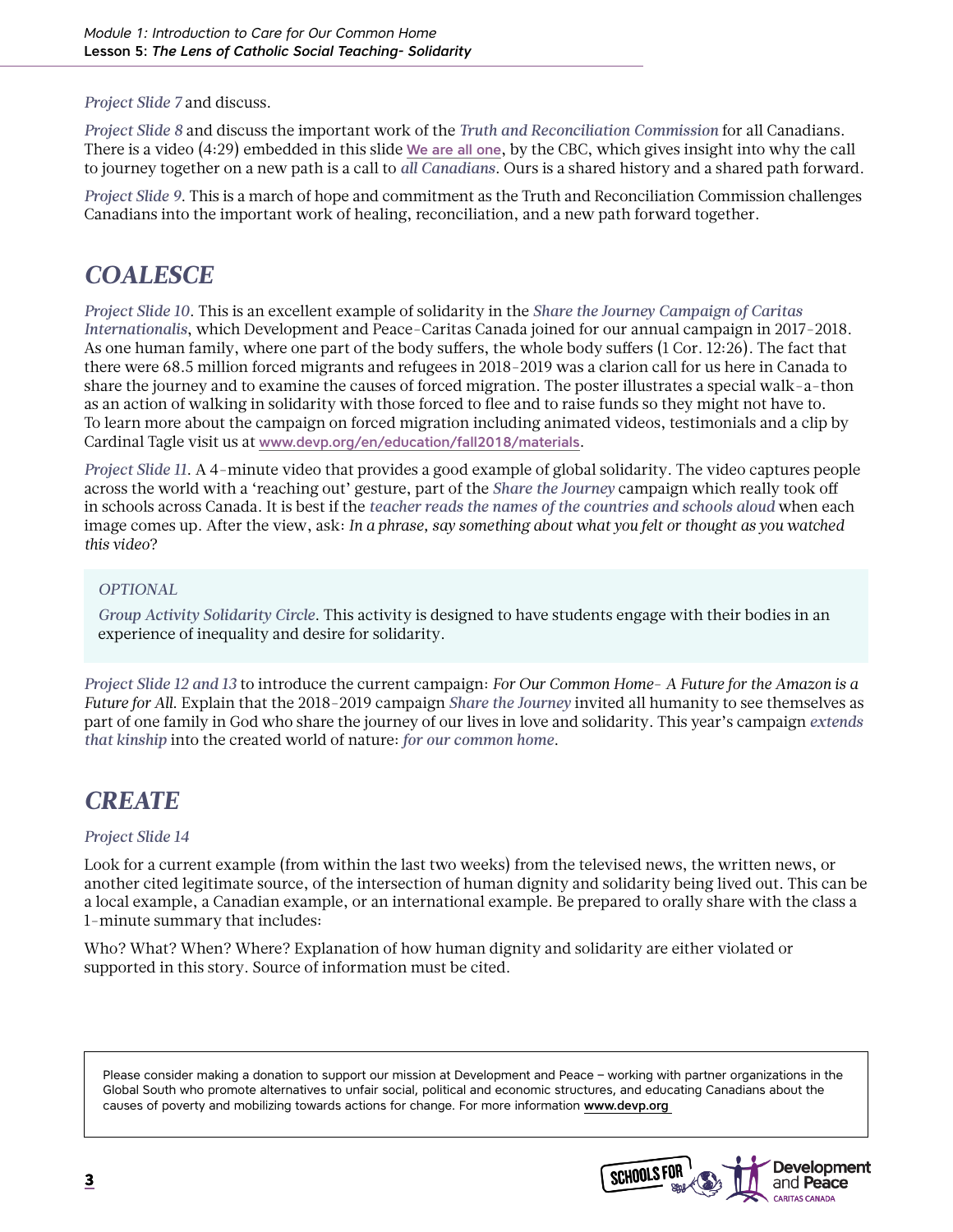## 3 C's

#### **CONNECT**

What did you see in the video that has a connection in your own life?

#### **CHALLENGE**

What challenges do the people face? What (and whose) actions of solidarity support them in their struggles and challenges?

#### **CHANGE**

What in this video challenges you to change the way you think about something, or change an attitude you hold?

*Permission is granted by Development and Peace – Caritas Canada to reproduce for classroom use.*

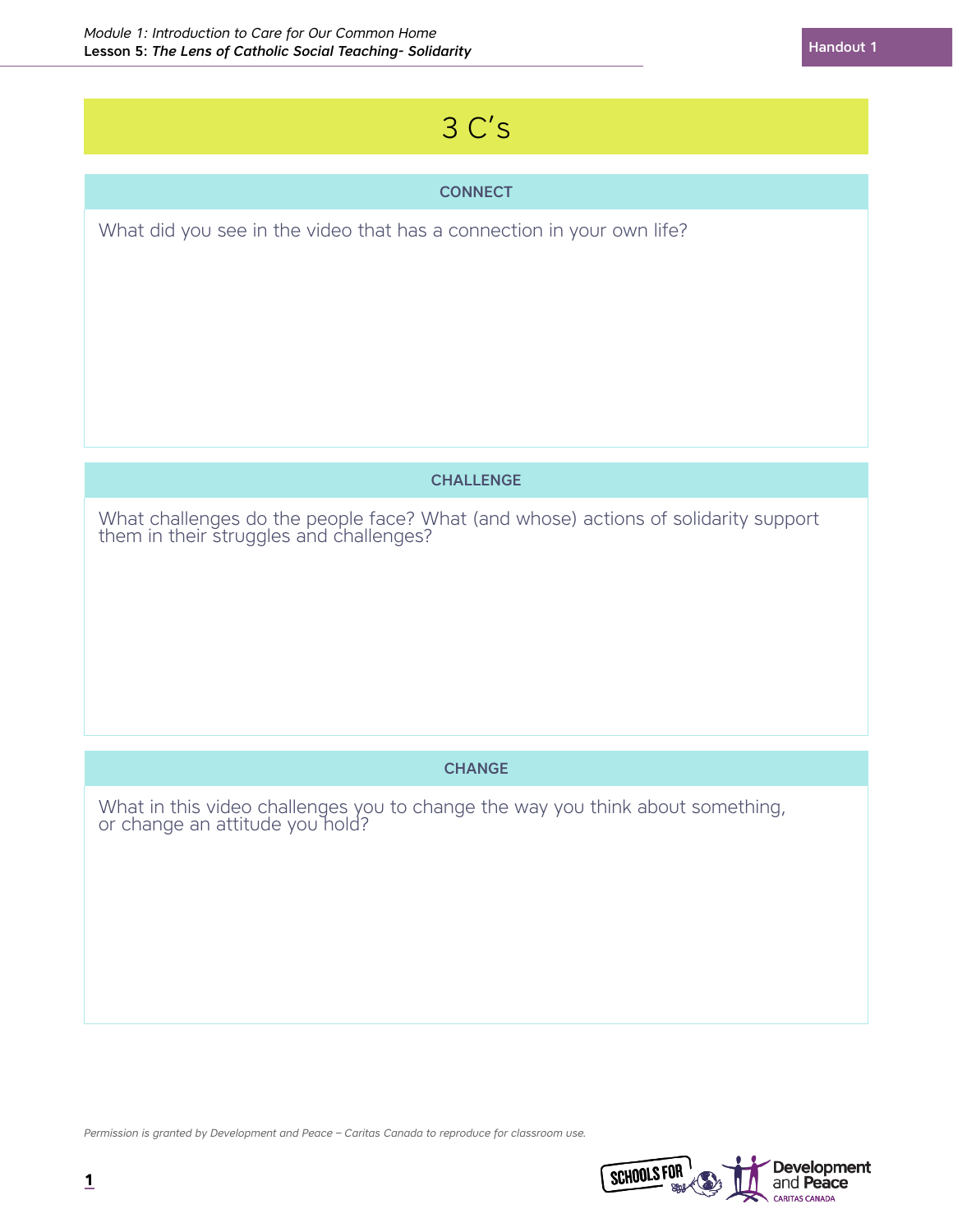

www.devp.org/activities

# SOLIDARITY CIRCLE

1/4 page

**OBJECTIVE //** To understand the relationship between distributive justice, solidarity, and human dignity **TIME //**  $10 - 20$  minutes (depending on group size) GROUP SIZE // Medium to large LEADERS REQUIRED // One facilitator

#### ACTIVITY//

#### Action 1:

Ask participants to stand around the facilitator in a circle. Ensure there is ample room for everyone to be part of the circle. Count the number of participants in the circle. Calculate the 1/7th of this number. (For example, if there are 21 participants, then 1/7th is 3).

#### Facilitator:

"Let us imagine that this circle represents the entire human family, in all of its diversity."

#### Question 1: Around how many people are there in the world?

After taking a few responses from the group reveal that there are around 7 billion people in the world. In this room, this group, represents all 7 billion people of the world.

"When God created the world, in all its diversity, He saw that it was all good. He created short people, tall people, people who have become doctors and bakers, farmers and scientists. He created all people, whether born here in Canada or around the world, whether they are rich or poor. We are all created in the image of God."

Question 2: Do you think that every human being is important? Has value? Has dignity? Take a moment to explain "dignity", or the principle of "Human Dignity". Wait for the participants to answer the question, once the concept of "dignity" is explained, and then explain the Catholic Social Teaching principle of Human Dignity:

"The foundation of all Catholic Social Teaching is the inherent dignity of the human person, as created in the image and likeness of God. The Church, therefore, calls for Integral Human Development, which concerns the wellbeing of each person in every dimension: economic, political, social, ecological, and spiritual." – Development and Peace, devp.org/en/cst/dignity

Ensure participants understand that dignity is not something that can be given or taken away. It does not depend on a person's productivity, status, location, etc. In our faith and that of many others, every one of us has inherent Human Dignity, from conception to death.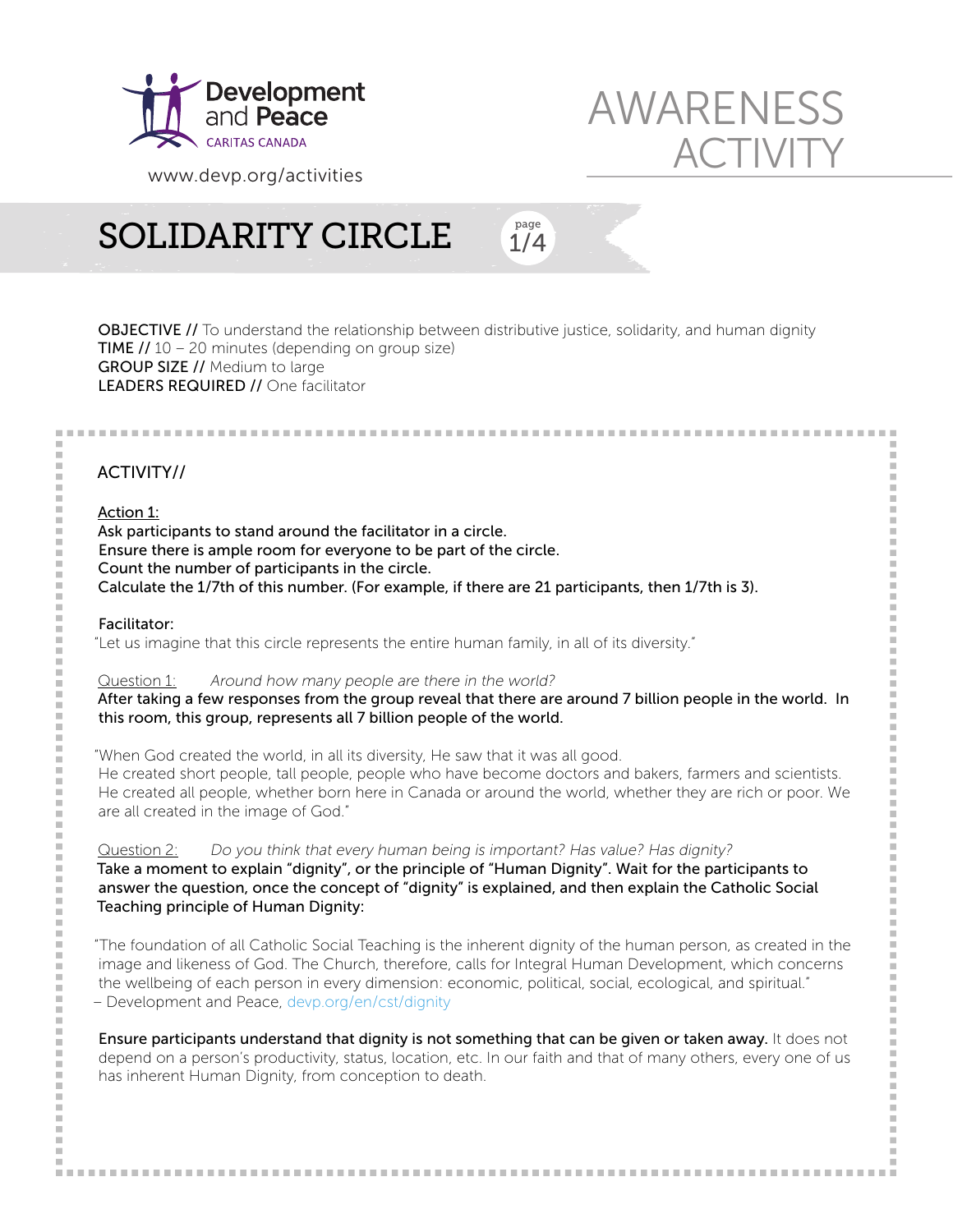

www.devp.org/activities

# SOLIDARITY CIRCLE

 $Question 3$ : What are some things that all human beings need to live a dignified life? Most participants will list air, water, food, shelter (clothing, homes), community, love. Question 4: Can a human being live, or live for long, without any of these basic needs of life? Question  $5$ : Do you think that we, as a human family, are interdependent? Interconnected? That what happens in one part of the world affects another part of the world? If necessary, use current examples in the news related to immigration, poverty, trade, depending on age group. "Indeed, we are all interdependent, what happens in one part of the world impacts us, and what we do, impacts others. In order to demonstrate this interdependence, please link arms." Action 2: Ask participants to link arms with each other. Ask them to try to be comfortable because they are about to become a little more uncomfortable. Ask all participants if they are okay to be tapped on the shoulder. Let them know that if you tap them on the shoulder then they are to keep their arms linked to their neighbours, but to get down on their knees. Ask them to please be quiet even though it might be uncomfortable. Action 3: Tap 1 out of 7 participants on the shoulder. For example, for a total of 21 participants, tap 3 people on the shoulder

2/4 page

#### Facilitator:

E

"The number of people that were tapped on the shoulder, and are now down on their knees, represent the approximate number of hungry people in the world. Approximately 1 billion people suffer from hunger in the world."

Living in hunger means never getting enough to eat. This means not getting enough calories or adequate nutrition, which slows physical and mental processes and weakens the immune system.

#### Action 4:

Tap another 1 out of 7 participants on the shoulder.

Make sure to space out the people that you have tapped.

For example, for a total of 21 participants, tap a different 3 people on the shoulder. This way a total of 6 people will be on their knees by the end of this "round".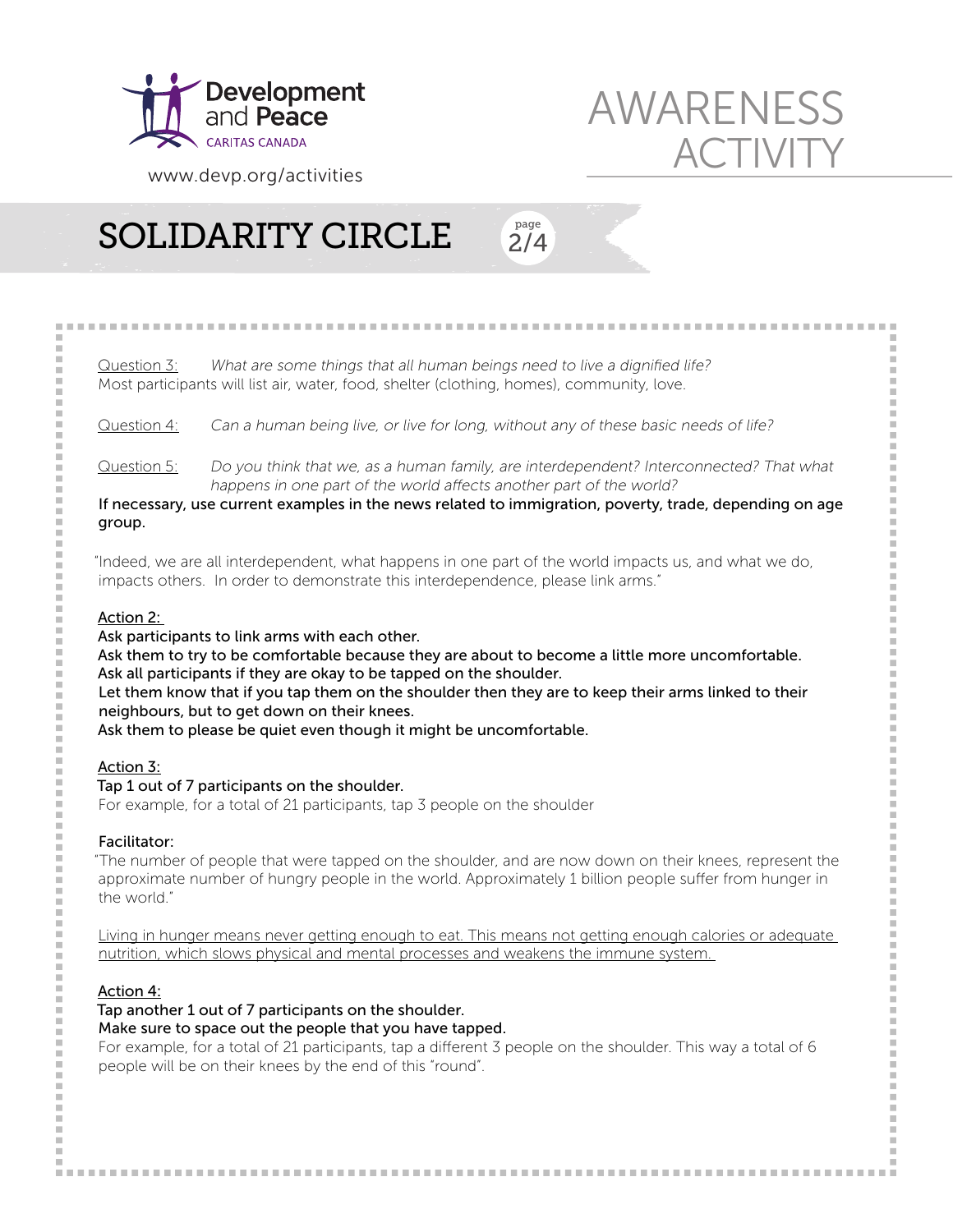

www.devp.org/activities

# SOLIDARITY CIRCLE

Facilitator:

Ė  $\overline{a}$ 

"The number of people that were tapped on the shoulder, and are now down on their knees, represent the approximate number of people who are malnourished or suffer from malnutrition in the world. Approximately 1 billion people suffer from malnutrition in the world. This is on top of the number of the 1 billion people who suffer from hunger."

3/4 page

Malnutrition is not getting enough food or are not getting the right variety of foods to get the nutrients we need.

#### Action 5:

#### Tap another 1 out of 7 participants on the shoulder.

#### Make sure to space out the people that you have tapped.

For example, for a total of 21 participants, tap a different 3 to 4 people on the shoulder. This way a total of 9 or 10 people will be on their knees, by the end of this "round".

#### Facilitator:

"The number of people that were tapped on the shoulder, and are now down on their knees, represent the approximate number of people who suffer from diseases because of the kind of food they eat, mostly because it is contaminated or lacks enough nutrients. Approximately 1 billion people suffer from food-related sickness. This is on top of the 1 billion people who suffer from hunger, and the 1 billion people that suffer from malnutrition."

Examples of these illnesses are stunted growth and diarrhea, or obesity and Type II diabetes. As you see, around half of the people in the world suffer, from lack of a very basic necessity: food.

Question 6: Is this right? Is this fair? Allow participants time to respond.

Question 7: Is this comfortable? Even for those standing? Allow participants time to respond.

"Indeed, it is not comfortable for those standing. We are all impacted when something is not right in the world. Sometimes we feel it directly and sometimes we do not feel it. The reality is that we are all impacted by it, or contribute to it."

Question 8: How do we contribute? How are we impacted? Encourage participants to think about physical, social, economic, spiritual and ecological connections. Some examples may include:

- Interconnections: 1/3 of all food is wasted here in Canada
- Political: decisions can be one-sided or ill-informed, without the perspectives of all those involved or affected by the decision.
- Economic: rising costs of health care, of healthy food, of social service costs.